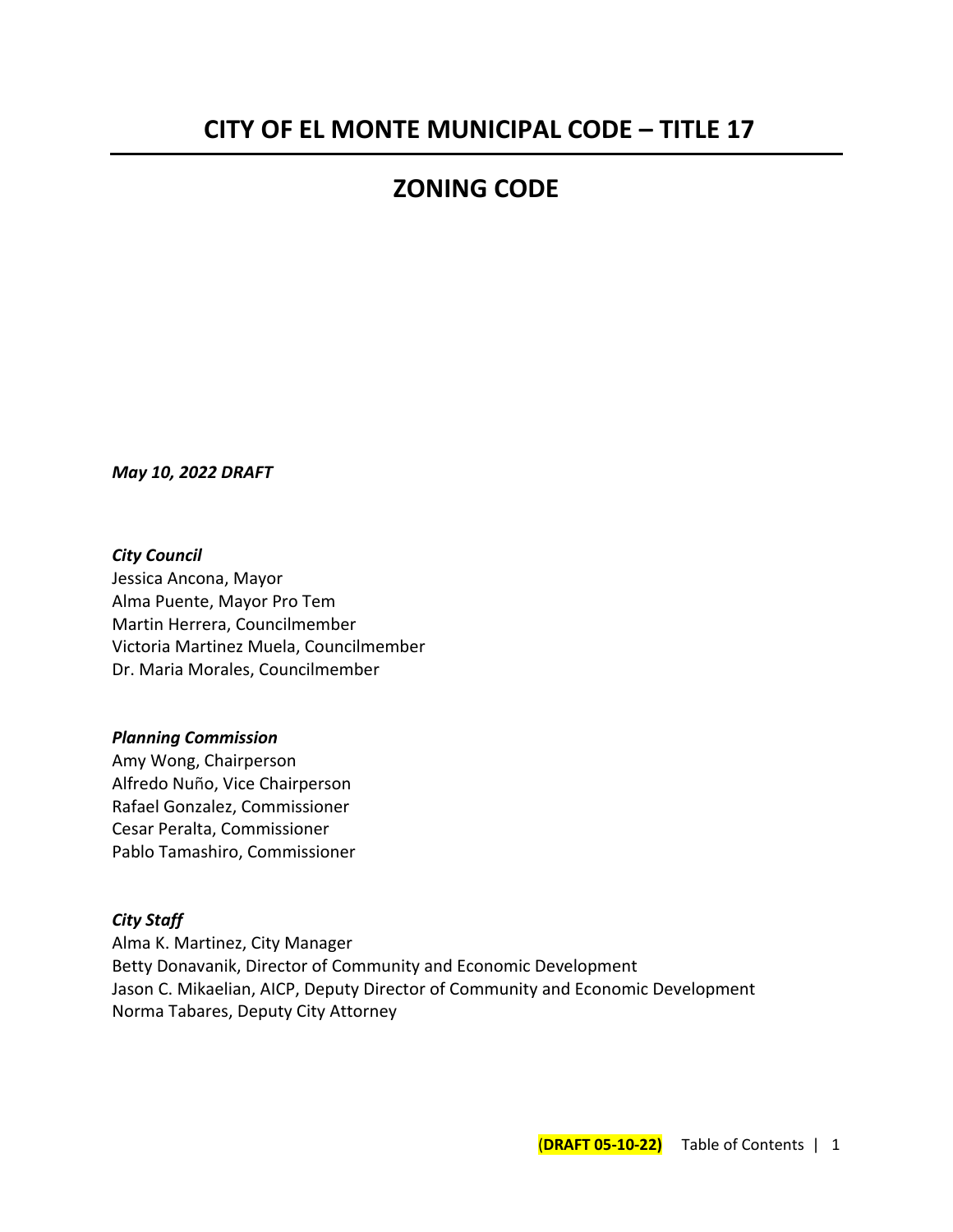*This page is intentionally left blank.*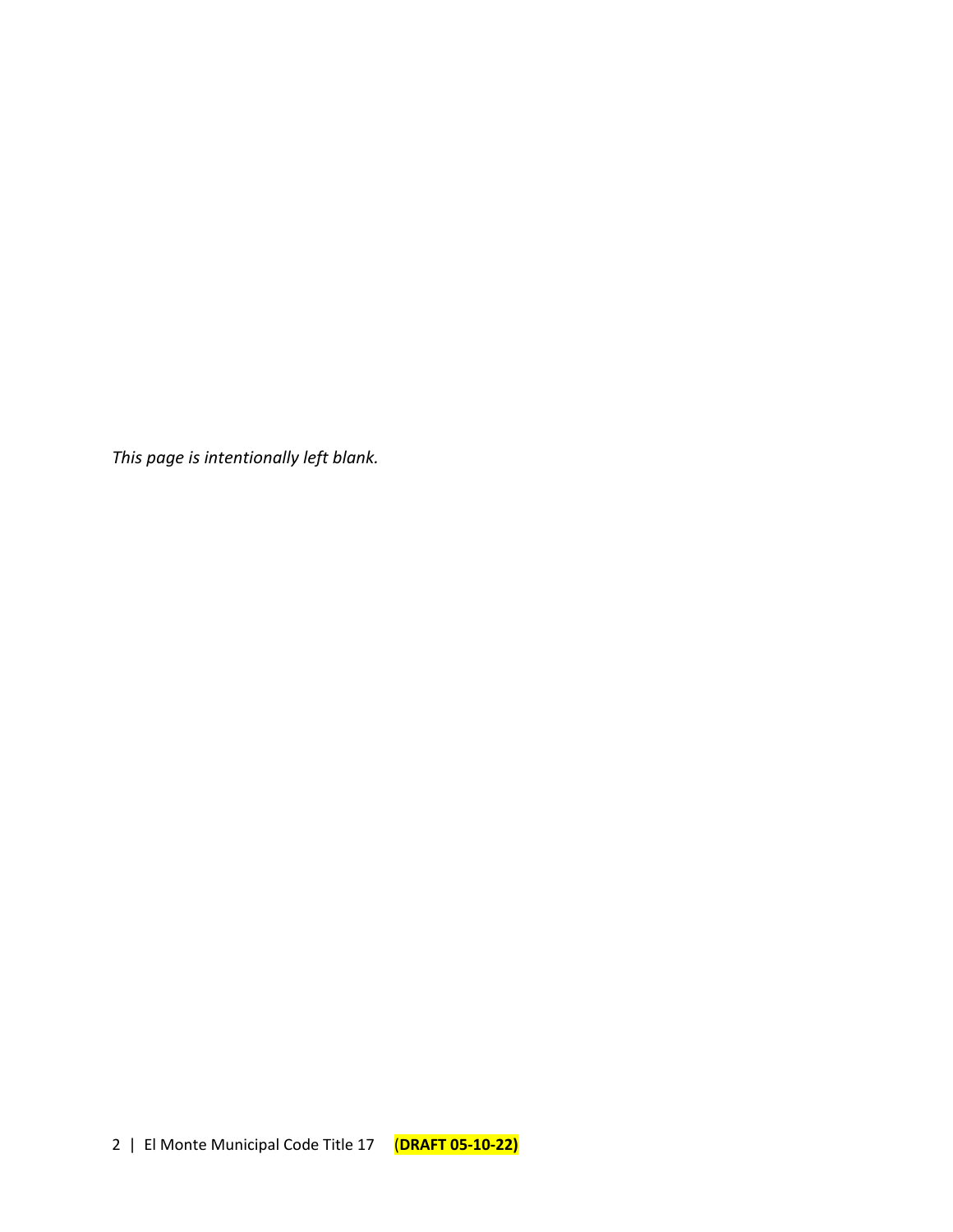# **ZONING CODE**

# **DIVISION A**

17-A – Citywide Matrix of Permitted Uses.

# **DIVISION 1 – INTRODUCTION**

17.10 – General Regulations. 17.12 – Rules and Measurements. 17.14 – Zoning Classifications and Map. 17.16 – Nonconforming Provisions. *17.18 – Reserved.*

# **DIVISION 2 – RESIDENTIAL ZONING DISTRICTS**

17.20 – One-Family Dwelling Residential Zoning Districts. 17.22 – Rurban Homesteads Overlay District. 17.24 – Multiple-Family Dwelling Residential Zoning Districts. *17.26 to 17.28 – Reserved.*

# **DIVISION 3 – MULTIUSE ZONING DISTRICT**

17.30 – Mixed/Multiuse Zoning District. *17.32 – Reserved for the Urban/Multiuse Zone (Garvey-Five Points). 17.34 – Reserved for Office/Multiuse Zone (Flair Park). 17.36 to 17.38 – Reserved.*

# **DIVISION 4 – COMMERCIAL AND MANUFACTURING ZONING DISTRICTS**

17.40 – Commercial Zoning Districts. 17.42 – Manufacturing Zoning Districts. 17.44 – Public and Quasi-Public Zoning Districts. *17.46 to 17.48 – Reserved.*

# **DIVISION 5 – PERFORMANCE STANDARDS**

- 17.50 Performance Standards:
	- 17.50.010 Purpose.
	- 17.50.020 Applicability and Exempt Uses.
	- 17.50.030 General Standards and Specific Conditions.
	- 17.50.040 Documenting Compliance.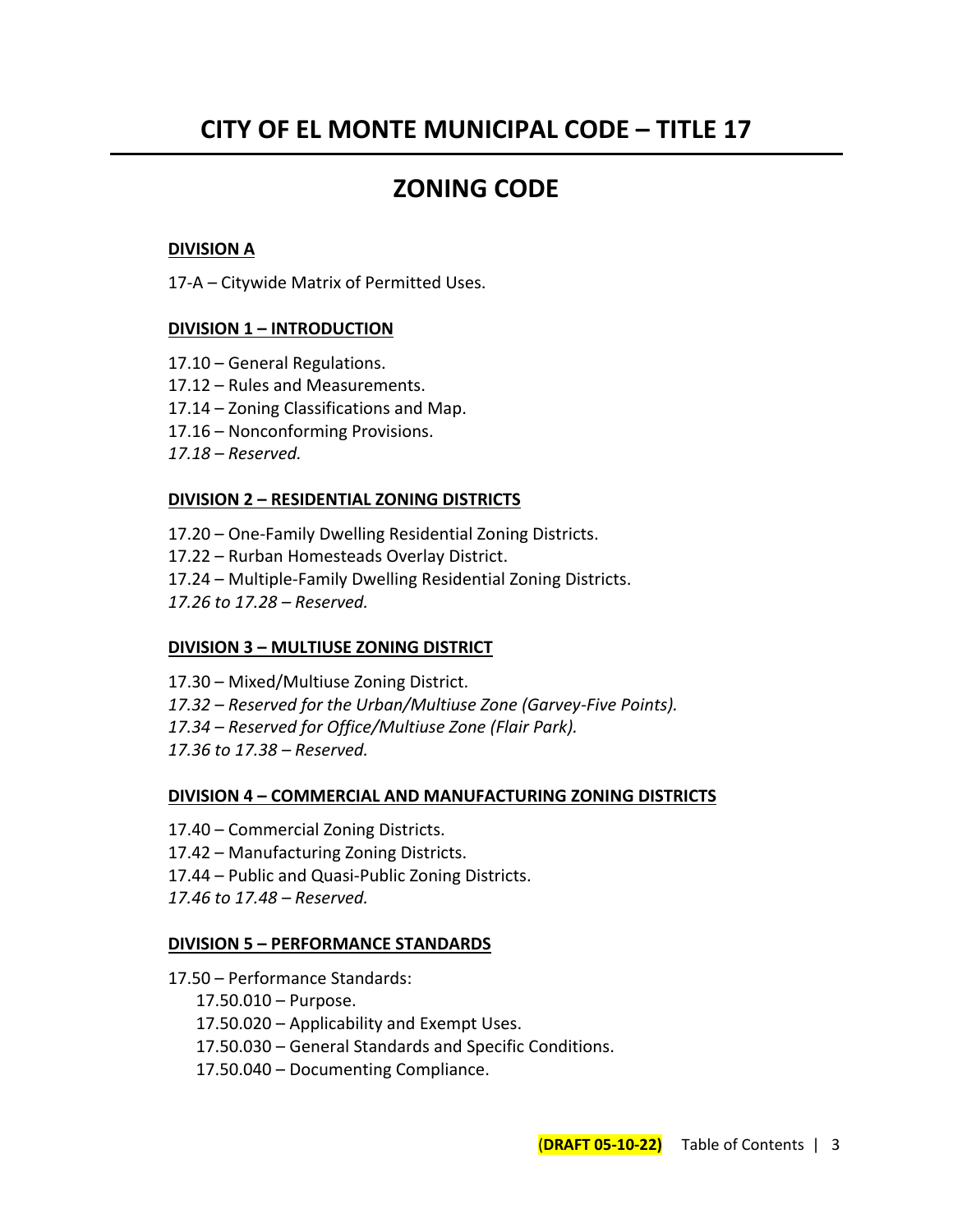- 17.50 Performance Standards (continued):
	- 17.50.050 Air Quality.
	- 17.50.060 Cold, Heat and Humidity.
	- 17.50.070 Construction Related.
	- 17.50.080 Discharges to Water and Public Sewer System.
	- 17.50.090 Energy Conservation.
	- 17.50.100 Hazardous Materials.
	- 17.50.110 Noise.
	- 17.50.120 Property Maintenance.
	- 17.50.130 Reflective Surfaces.
	- 17.50.140 Vibration.
- *17.52 to 17.58 – Reserved.*

## **DIVISION 6 – GENERAL PROPERTY DEVELOPMENT STANDARDS**

17.60 – General Property Development Standards:

17.60.010 – Purpose and Applicability.

17.60.020 – Flag Lots.

17.60.030 – Height Exceptions and Restrictions.

17.60.040 – Outdoor Display and Storage.

17.60.050 – Outdoor Lighting.

17.60.060 – Physical Cart Containment Measures.

- 17.60.070 Private Streets and Driveways.
- 17.60.080 Refuse Storage Facilities.
- 17.60.090 Satellite Dish Antennas.
- 17.60.100 Screening.
- 17.60.110 Security Bars.
- 17.60.120 Walls, Fences and Hedges.
- 17.60.130 Yard Encroachments.

*17.62 to 17.68 – Reserved.*

## **DIVISION 7 – PARKING AND LANDSCAPING REGULATIONS**

- 17.70 Parking Regulations.
- 17.72 Landscape Regulations.
- 17.74 Water Efficiency.

*17.76 to 17.78 – Reserved.*

## **DIVISION 8 – SIGNAGE AND BILLBOARD REGULATIONS**

- 17.80 Signage Regulations.
- 17.82 Billboard Overlay Zone.
- 17.84 Outdoor Advertising Structures.
- *17.84 to 17.88 – Reserved.*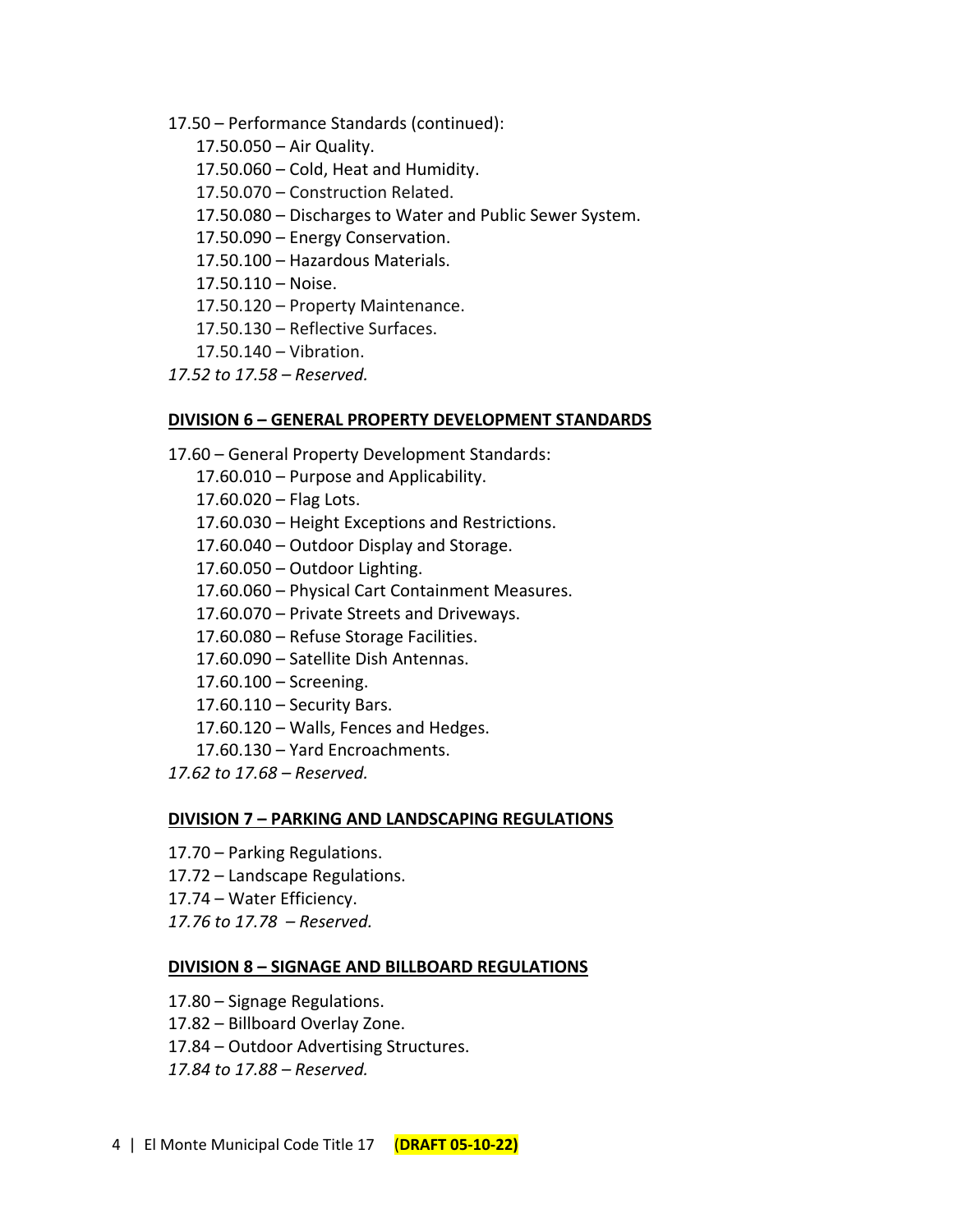# **DIVISION 9 – WIRELESS REGULATIONS**

17.90 – Wireless – New and Substantially Changed. 17.92 – Wireless – Eligible Facilities Request. *17.94 to 17.98 – Reserved.*

## **DIVISION 10 – AFFORDABLE HOUSING REGULATIONS**

17.100 – Density Bonus Provisions. *17.102 – Reserved for Inclusionary Housing. 17.104 to 17.108 – Reserved.*

#### **DIVISION 11 – REGULATIONS APPLICABLE FOR SPECIFIC USES**

17.110 – Standards for Residential Uses:

17.110.010 – Purpose.

17.110.020 – Accessory Buildings.

17.110.030 – Accessory Dwelling Units (ADUs) and Junior ADUs.

17.110.040 – Home Occupation Businesses.

17.110.050 – Live/Work Units.

17.110.060 – Mixed-Use Projects – Vertical or Horizontal.

*17.110.070 – Reserved for Religious Institutions, Housing Developments.*

17.110.080 – Single Room Occupancy (SRO).

17.112.090 – Transitional Uses.

17.110.100 – Urban Dwellings.

17.110.110 – Urban Lot Splits.

17.110.120 – Urban Housing Developments.

17.112 – Standards for Nonresidential Uses:

17.112.010 – Purpose.

17.112.020 – Adult Entertainment Establishments.

17.112.030 – Alcohol Sales Uses.

17.112.040 – Alternative Financial Services.

17.112.050 – Automated Teller Machine (ATM) Facilities.

17.112.060 – Collection Containers.

17.112.070 – Correctional Facilities.

17.112.080 – Drive-thru Businesses.

17.112.090 – Emergency Shelters and Low Barrier Navigation Centers.

17.112.100 – Hotels and Motels.

17.112.110 – Multiple-Tenant Centers.

17.112.120 – Outdoor Dining Areas.

17.112.130 – Pawnbrokers or Pawnshops.

17.112.140 – Personal Service Uses (General, Restricted and Massage).

17.112.150 – Recycling Facilities.

17.112.160 – Secondhand Vendors.

17.112.170 – Significant Tobacco Retailers.